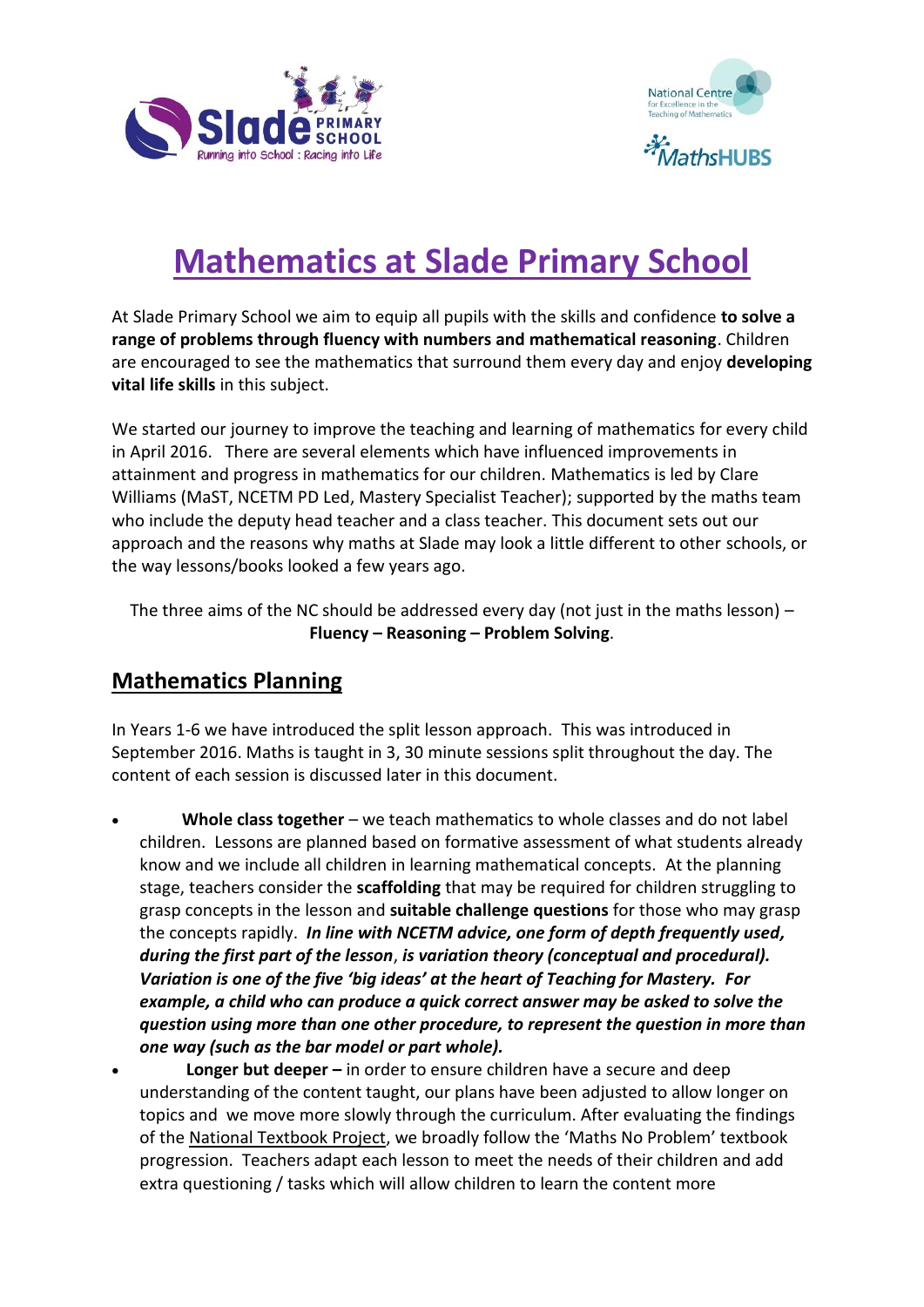



deeply. The learning will focus on one key conceptual idea and connections are made across mathematical topics. To outsiders it may appear that the pace of the lesson is slower, but progress and understanding is enhanced.

- **Key learning points** are identified during planning (collaboratively in year groups and supported by a member of the maths team) and a clear journey through the maths should be shown on flipcharts (also reflected on working walls). Learning points may appear to be very small but this is deliberate. For example, a whole lesson may be spent on adding the ones to a 3 digit number. The expectation is that every child will master the concept and some children will work more deeply on the same concept using variation theory and challenge tasks.
- **Questions** will probe pupil understanding throughout, taking some children's learning deeper. Responses are expected in full sentences, using precise **mathematical vocabulary**.
- **Fluency** there is a whole school focus on developing an instant recall of key facts, such as number bonds, times tables, division facts, addition and subtraction facts.

## **Lesson Structure**

- **Exploration** instead of 'Let me teach you…' or giving a learning objective as a starting point, children are encouraged to explore a problem themselves to see what they already know. At the beginning of each lesson this exploration is referred to as the '**anchor task'**. During this time, the teacher and teaching assistant will spend time observing and questioning the children. The understanding of children who provide a quick correct answer will be probed further using **questions based around variation theory.** The Maths No Problem textbooks are used during this part of the lesson to enhance the learning experience, providing a high quality resource for children and teachers.
- Develop **reasoning and deep understanding** (contexts and representations of mathematics) – problems are often set in real life contexts – carefully chosen practical resources and pictorial representations are used to explore concepts. These pictorial representations will appear in books as children show their understanding, rather than answers to a series of calculations. The use of practical resources, pictorial representations and recording takes place in every lesson (the CPA approach).
- **Structuring –** the teacher will organise the findings of the exploration, compare/contrast strategies and guide toward the most efficient strategy (or the one being learnt that day).
- **Step by step approach** journey through the mathematics (these steps may appear small, especially at the beginning of a lesson, there are points when suddenly a jump appears to have been made, or an extra challenge appears – this is normal).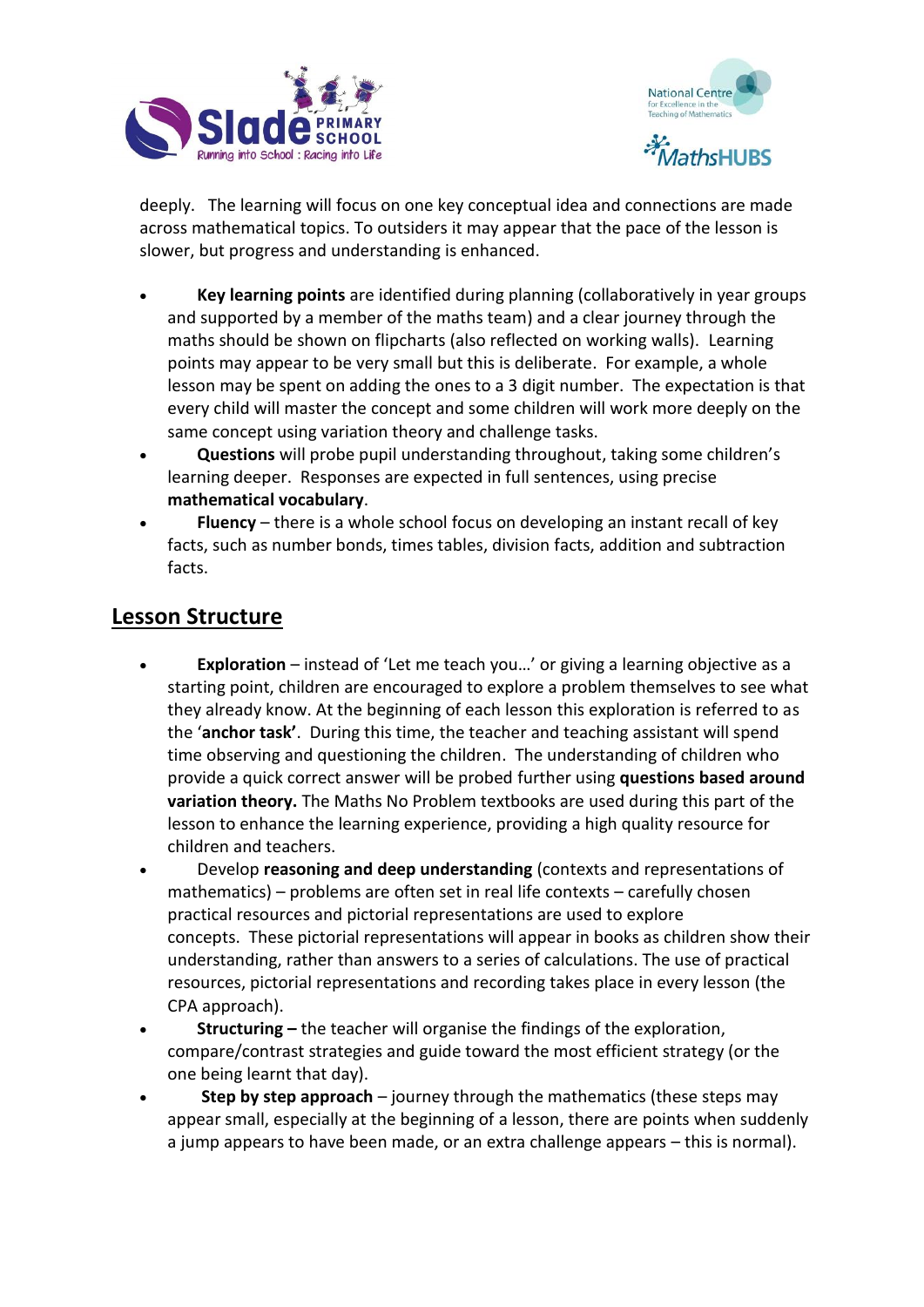



 **Questions** to challenge thinking – teachers use questioning throughout every lesson to check understanding – a variety of questions are used, but you will hear the same ones being repeated: How do you know? Can you prove it? Are you sure? Can you represent it another way? What's the value? What's the same/different about? Can you explain that? What does your partner think? Can you imagine? Listen out for more common questions you hear.

*NB: Due to the episodic style of the lessons with frequent questioning, lessons may appear to move slower than in the past. There will be more talking and less recording in books. We do not want children to attempt independent recording until we believe they are secure with the concept. We do not want them to practise errors.*

- **Discussion and feedback** pupils have opportunities to talk to their partners and explain/clarify their thinking.
- **Journal** recording the *learning*  not just pages of similar calculations years 1-6 maths journals are used. In year 6 you will also see maths folders where additional test practise is recorded and a variety of workbooks for intervention groups are used. Fluency work is often practical and based on games, where it is recorded you will see it in the back of the journals.
- **Practising** not drill and practice but practice characterised by variation years 1-6 use the Maths No Problem workbooks, these workbooks provide children with carefully chosen questions and are essential in assessing how the children have understood the concept taught. You will also see another level of differentiation within these books as some children rapidly grasp the concepts and therefore complete the pages quickly and move onto questions or activities where their understanding can be developed to a greater depth. Some children will work very hard in the lesson to complete the pages independently, some children will need additional support to complete the pages and some children will sometimes be provided with different tasks and questions appropriate to their understanding of a concept.
- **Rapid intervention (same day catch up) in mathematics new learning is built upon** previous understanding, so in order for learning to progress and to keep the class together pupils need to be supported to keep up and areas of difficulty must be dealt with as and when they occur. We do this through same day interventions which is called 'Keep Up'. They are 30 minute lessons in the afternoon. While identifies are in the Keep Up lesson with their teacher, the other children will be developing their fluency in number and exploring mathematical ideas through a range of activities to promote problem solving and reasoning skills. In addition, we still run intervention sessions outside of the maths lesson for some targeted children and through our SEND support programmes.
- **Marking** the marking policy has been amended [following the guidance of the](https://www.ncetm.org.uk/files/33333022/NCETM+Primary+Marking+Guidance+April+2016.pdf)  [NCETM.](https://www.ncetm.org.uk/files/33333022/NCETM+Primary+Marking+Guidance+April+2016.pdf) Current marking policy is that learning is ticked or highlighted pink (incorrect) or green (correct). A comment is made if/when a teacher feels this is necessary to move learning forward. Gap tasks may appear for individual children in